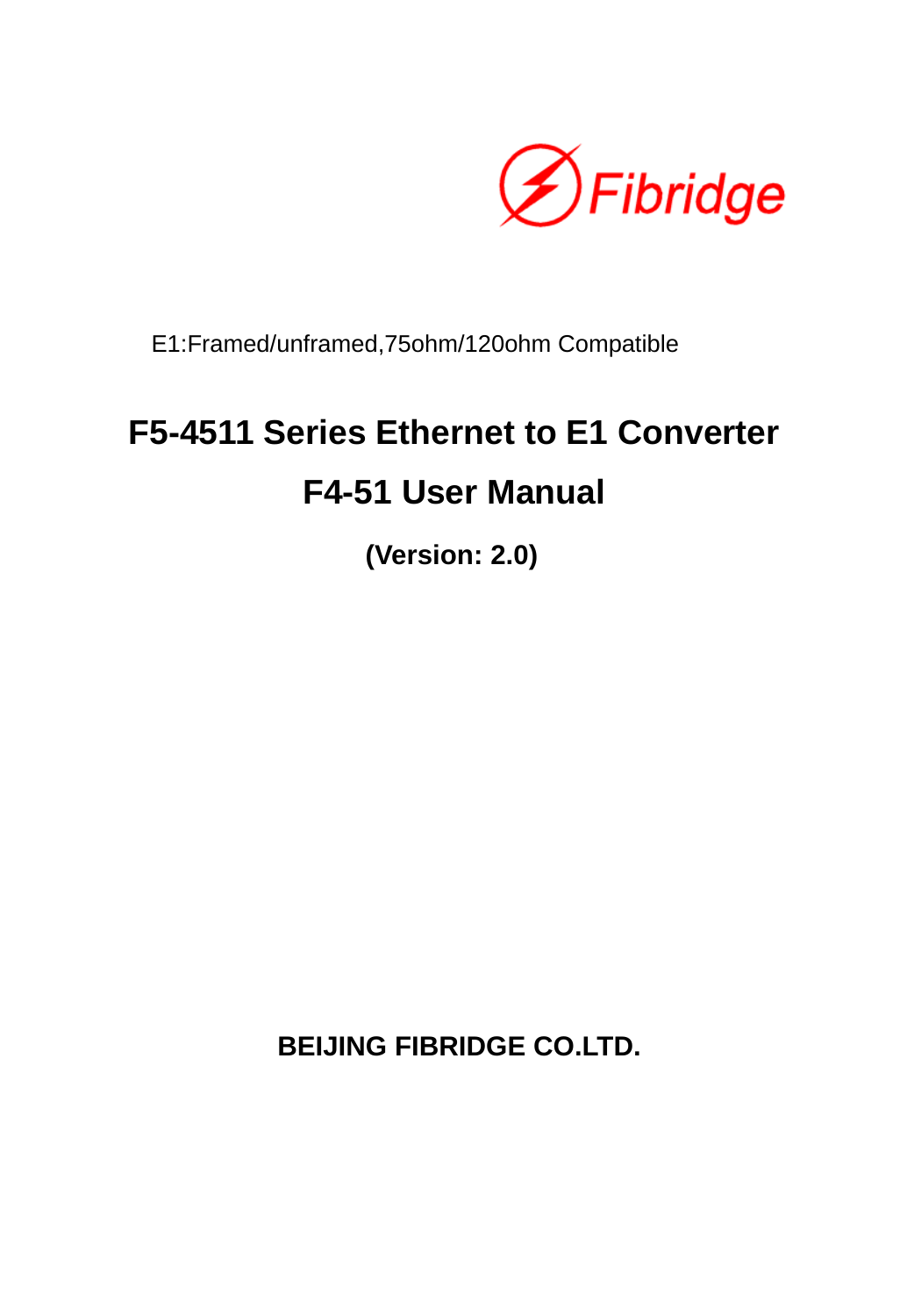

### **Table of Content**

| 1   |  |
|-----|--|
| 2   |  |
| 3   |  |
| 3.1 |  |
| 3.2 |  |
| 3.3 |  |
| 3.4 |  |
| 3.5 |  |
| 4   |  |
| 4.1 |  |
| 4.2 |  |
| 4.3 |  |
| 4.4 |  |
| 4.5 |  |
| 4.6 |  |
| 5   |  |
| 5.1 |  |
| 5.2 |  |
| 6   |  |
| 6.1 |  |
| 6.2 |  |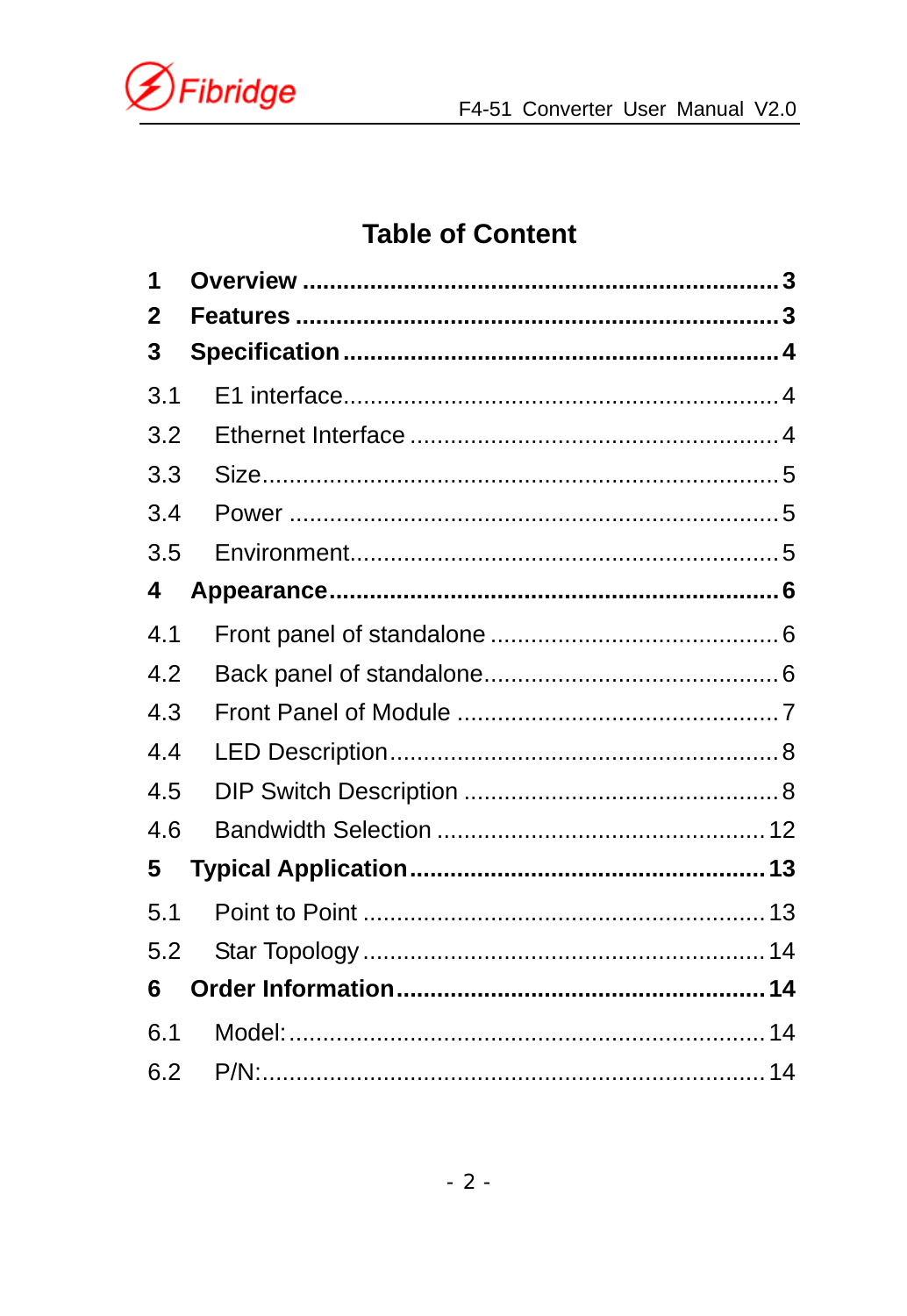*ibridge* 

# **1 Overview**

F5-4511 Series F4-51 converter is a high performance, remote, self-learning Ethernet bridge. Its compact size and low cost make it ideal for cost-sensitive bridging applications, or as a LAN extender over bit stream type infrastructures. Its E1 data interface also provides an economical digital access solution for E1 and Fractional E1 network Services, which can work at data rates of 64Kbps to 2048Kbps. User data is placed into the E1 frame, using only the required number of timeslots. Timeslot assignment is accomplished according to the Data Port speed and manual setting of DIP switches. The main E1 link may be clocked from the recovered receive clock or from an internal oscillator. For easy to check the fault of network line, the device provides loop selection, both local loop and remote loop.

# **2 Features**

- High performance bridge for 10Base-T Ethernet extension
- Fully compatible with IEEE 802.3 and Ethernet Standards
- E1 channel: framed and unframed optional, 75/120ohm optional
- Ethernet Port: 10Mbps, Full/Half Duplex Mode compatible
- 10Base-T LAN Interface on RJ-45 connector and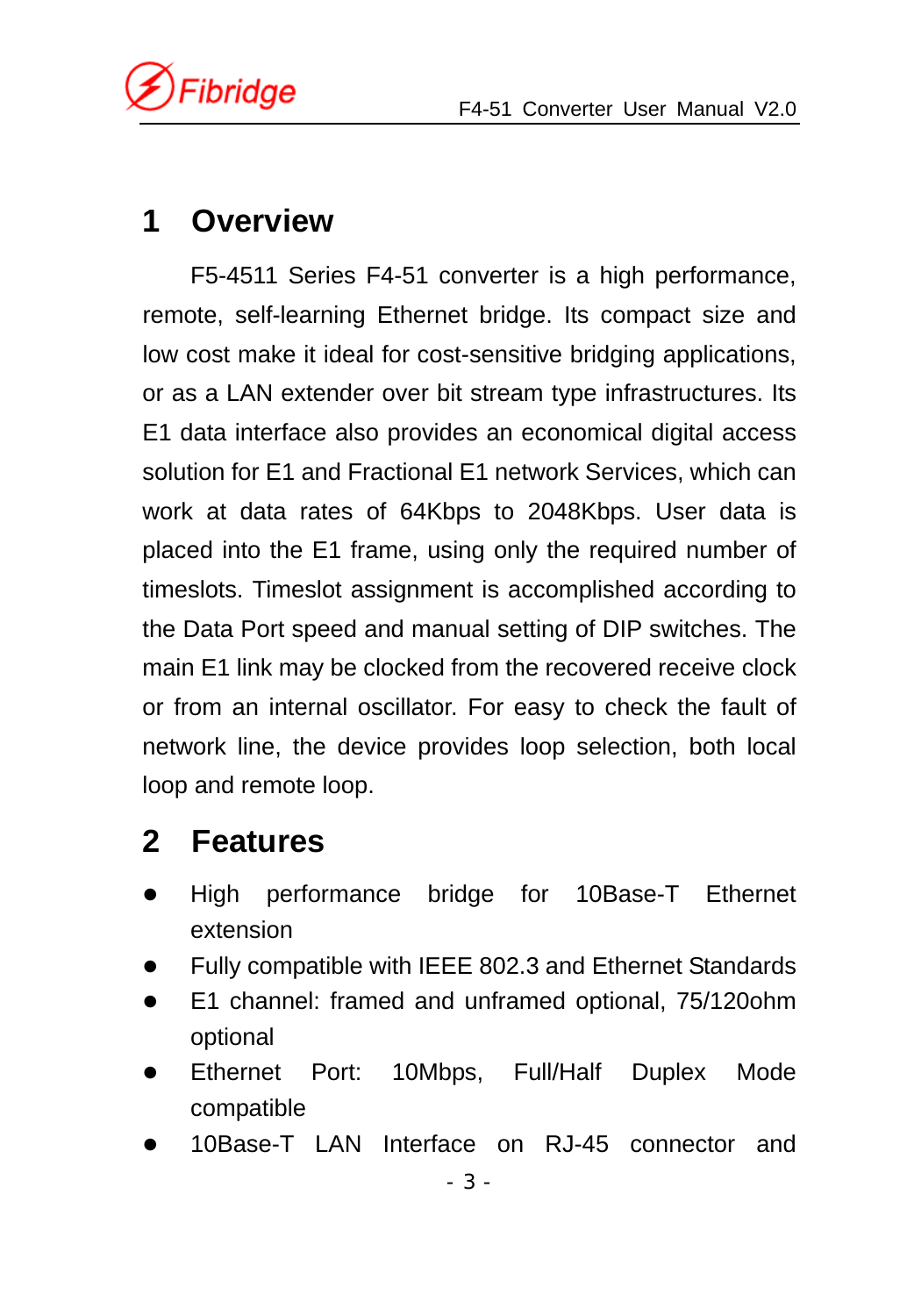

MDI/MDI-X optional

- Allow transmitting and receiving VLAN data packet
- 15000 frames per second filtering and forwarding rate
- 1000 MAC address LAN table, and automatic LAN table learning and aging.
- Standalone and 16 slots chassis optional
- Power of Chassis: 2 Slots for slide in power supplier module, AC or DC power supplier module, Redundant Power supported

# **3 Specification**

# **3.1 E1 interface**

- $\bullet$  Data rate: N\*64Kbps, N=1~32
- ◆ Code type: HDB3
- ◆ Compliant with G.703, G.704
- Line impedance:75Ω(Unbalanced) / 120Ω(Balanced)
- $\bullet$  Connector: BNC(75Ω) / RJ45(120Ω)
- Jitter: Compliant with ITU-T G.742 and G.823
- Framed / unframed optional

Definition of RJ45 connector (120Ω E1 balanced):

| <b>PIN</b> |  | 5 | 3,6 | <b>Others</b>                                                                         |
|------------|--|---|-----|---------------------------------------------------------------------------------------|
|            |  |   |     | Function $\vert$ TX- $\vert$ TX+ $\vert$ RX- $\vert$ RX+ $\vert$ GND $\vert$ Reserved |

# **3.2 Ethernet Interface**

- Compatible with IEEE802.3
- Speed: 10Mbps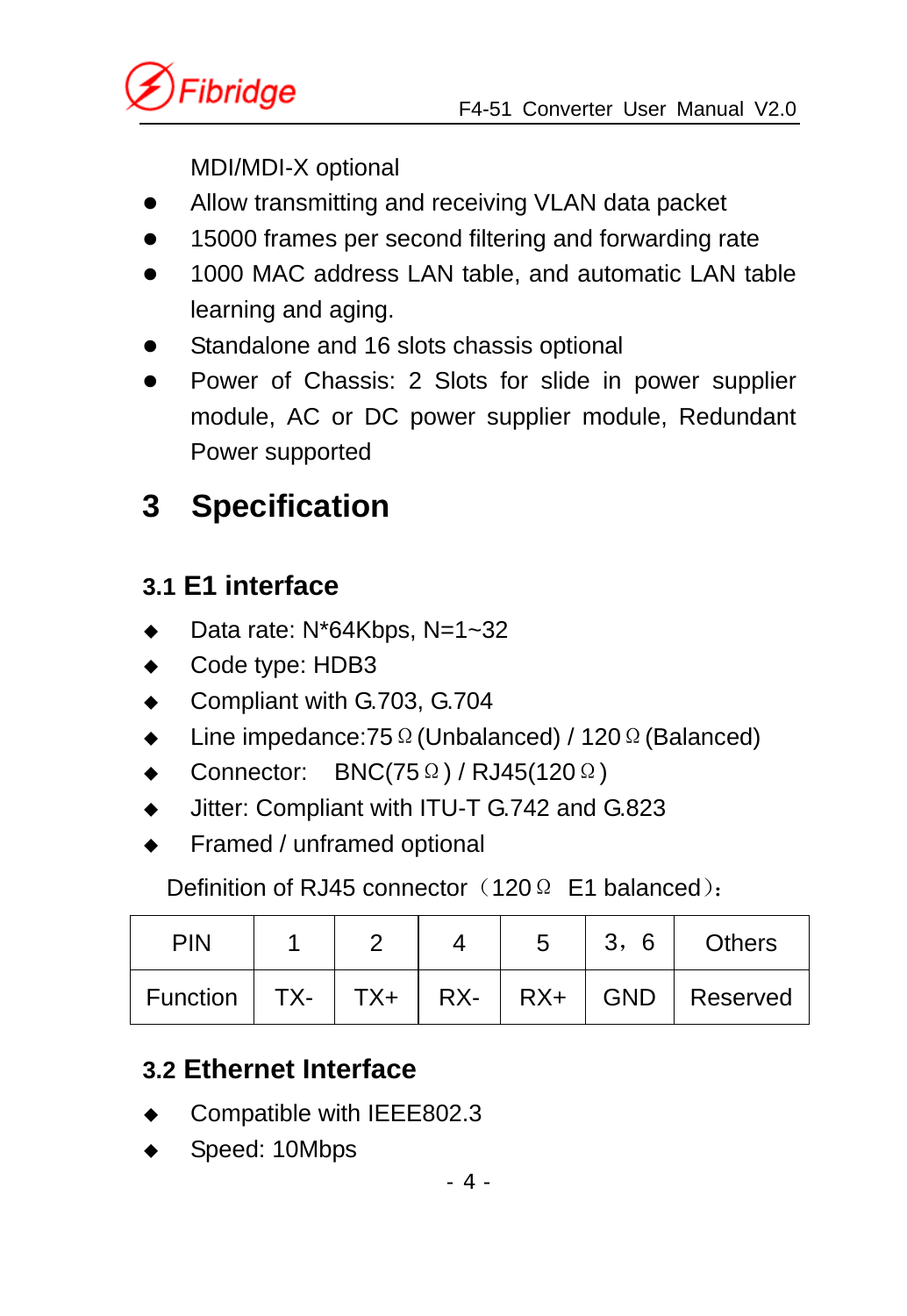

- Full/Half duplex auto negotiate
- Connectors: RJ-45 Connector
- Transfer distance: <150m

### **3.3 Size**

- Standalone: 252 (W) $\times$ 136 (D) $\times$ 40 (H)mm
- $\blacklozenge$  Module: 220 (L) $\times$ 176(W) $\times$ 25.3(H) mm
- $\bullet$  16-slot chassis: 19 inch(W)  $\times$  340mm (D)  $\times$  4U (H)

### **3.4 Power**

Power supply:

AC Power: 100V-240V, 0.4-0.2A, 50-60 Hz

DC Power: -48V, 0.4A

Power consumption <3W

# **3.5 Environment**

*Operation*  Temperature: 0℃~50℃; Humidity: 90%(non-condensed) Air pressure: 86kPa~106 kPa. *Transport and store*  Temperature: -20℃~60℃; Humidity: 95%(non-condensed) Air pressure: 86kPa~106 kPa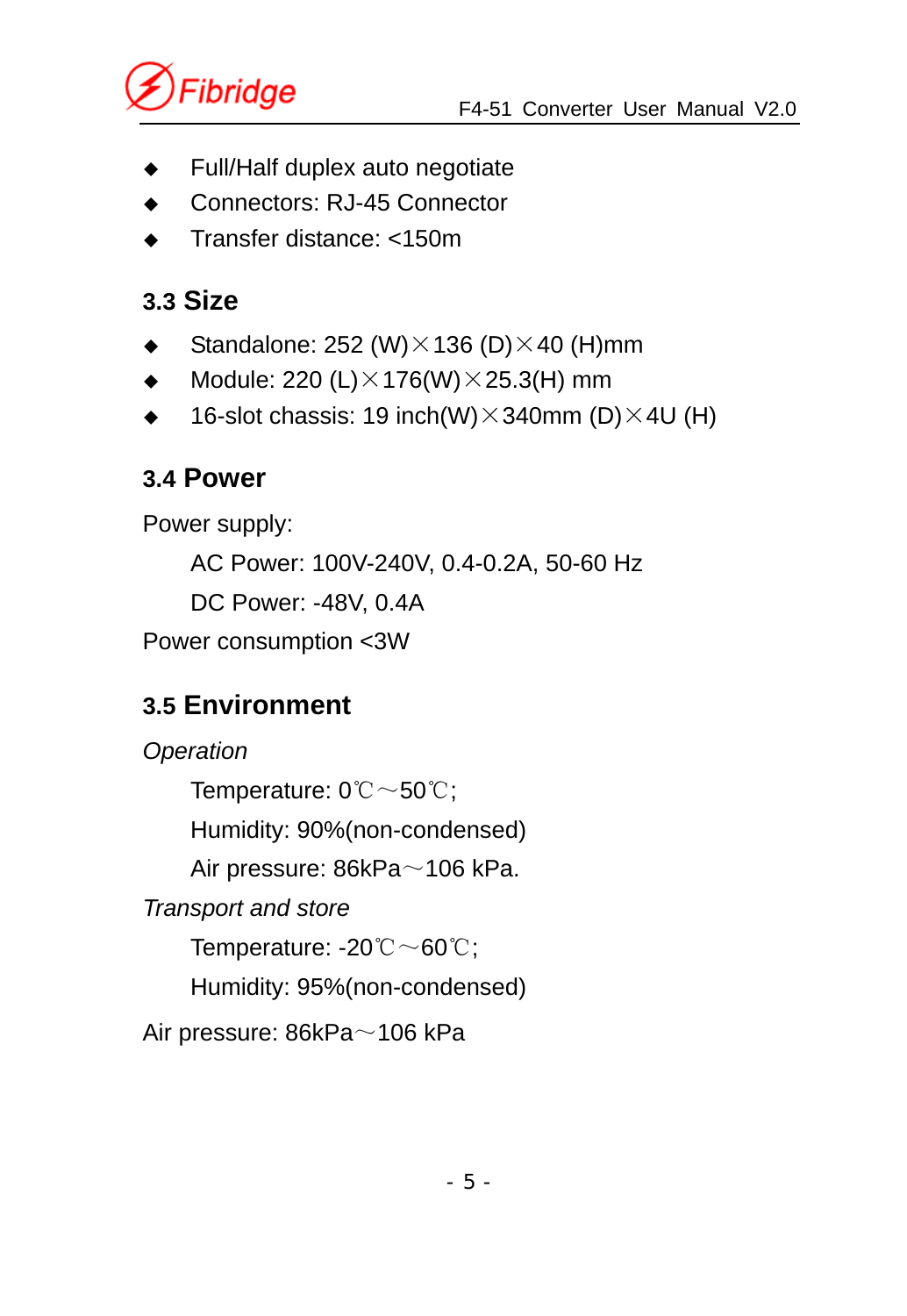

*<u>Fibridge</u>* 

# **4 Appearance**

# **4.1 Front panel of standalone**



Figure2 Back Panel of Standalone

Note: 220VAC & -48VDC power input are alternative, in one device, there is only one kind of power input.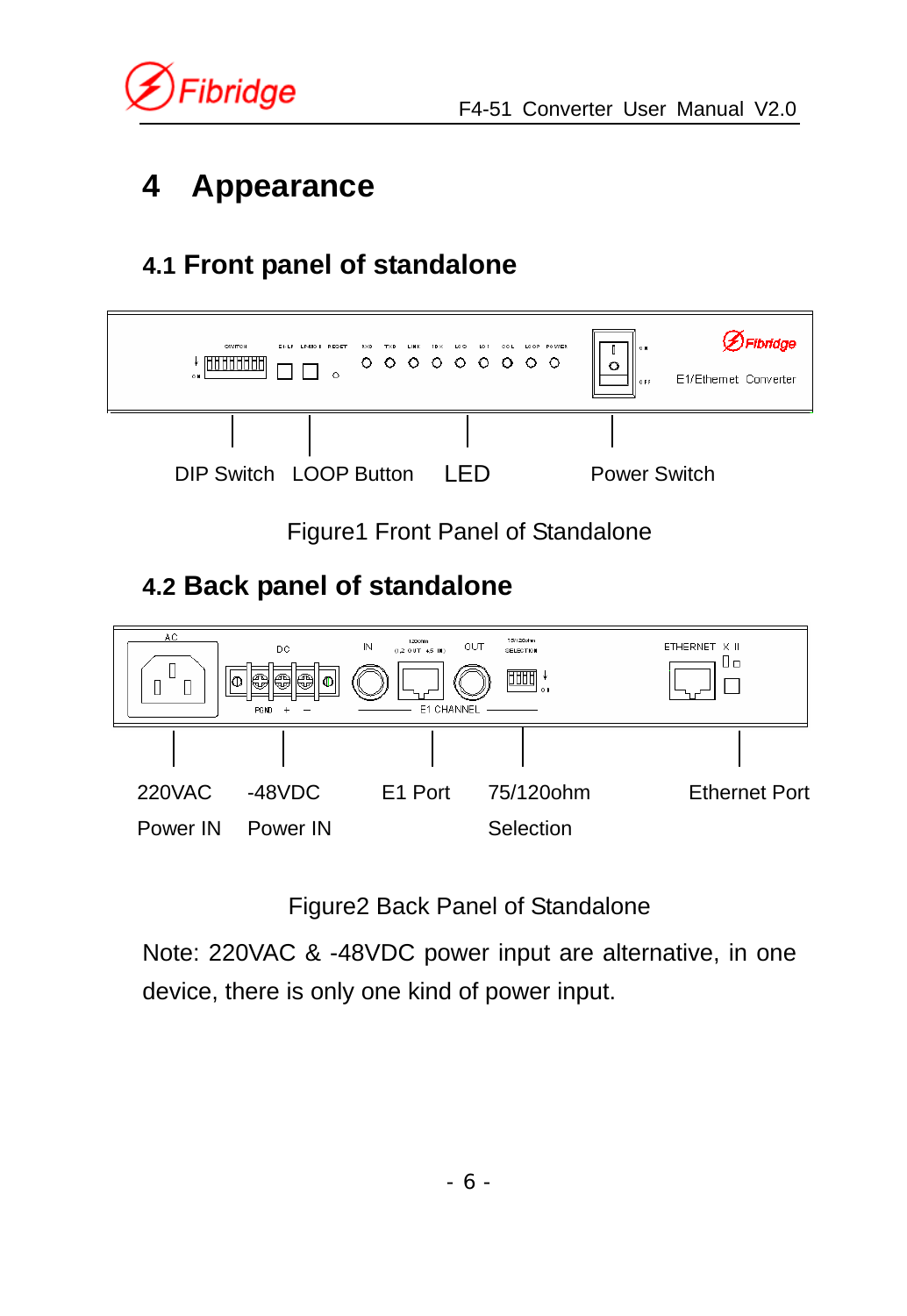

### **4.3 Front Panel of Module**



Figure3 Front Panel of Module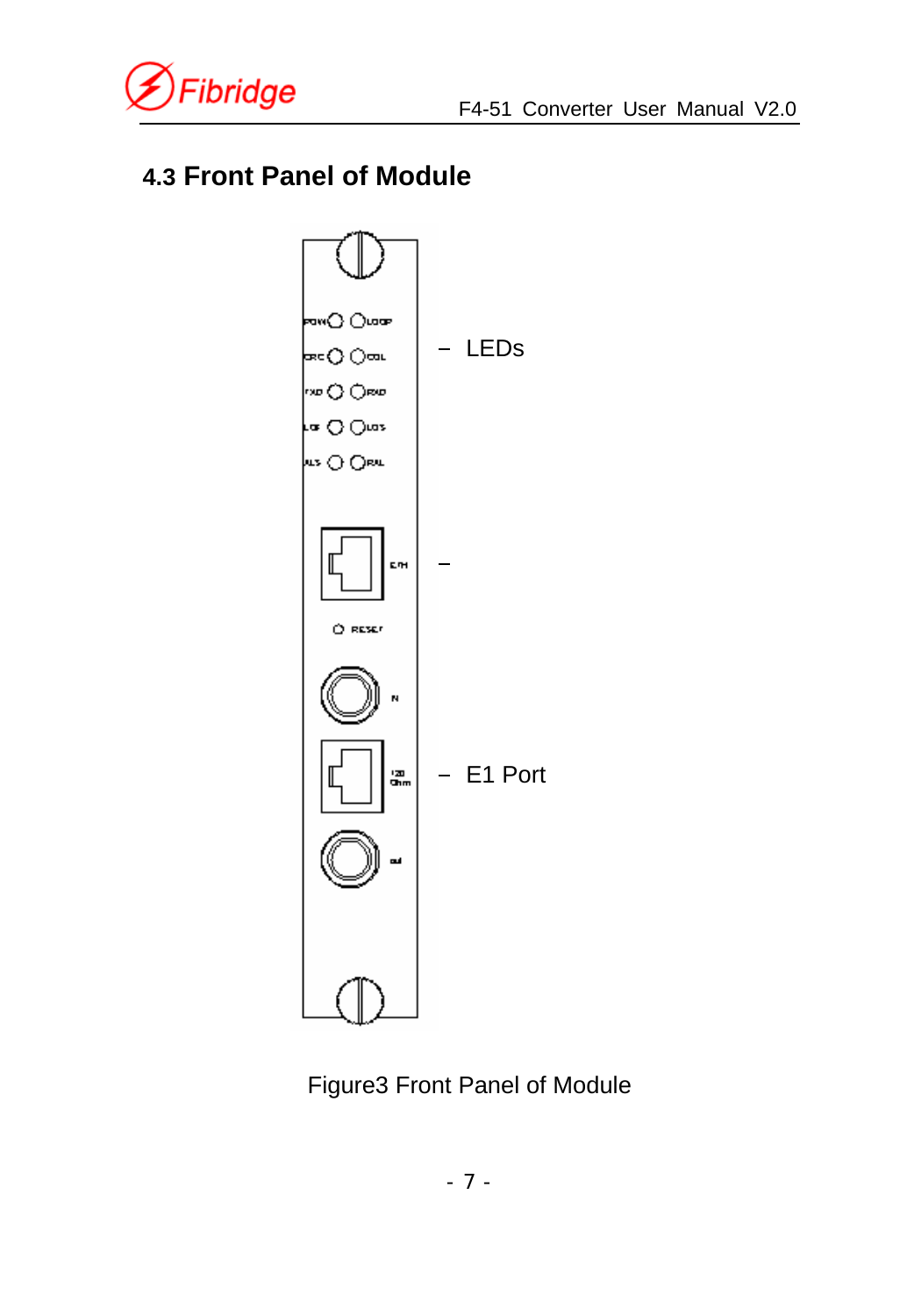# **4.4 LED Description**

#### Table 1 LED Description

| <b>Indicator</b> | <b>Color</b> | <b>Status</b> | <b>Description</b>          |
|------------------|--------------|---------------|-----------------------------|
| <b>RXD</b>       | Yellow       | <b>Blink</b>  | Receiving data              |
| TXD              | Yellow       | <b>Blink</b>  | Transmitting data           |
| <b>LINK</b>      | Green        | ON            | Ethernet port link OK       |
| FDX.             | Green        | ON            | Ethernet is working at Full |
|                  |              |               | Duplex mode                 |
| <b>LOS</b>       | Red          | ON            | E1 link signal loss         |
| LOF              | Red          | ON            | E1 synchronization loss     |
| COL              | Red          | ON            | Ethernet line collision     |
| LOOP             | Green        | <b>ON</b>     | Indicate Local Loop Status  |
| <b>POWER</b>     | Green        | ON            | Power supply OK             |

### **4.5 DIP Switch Description**

Refer to the following tables for the functions of the DIP switches located along the both of the front and back side of the F4-51. F4-51 provides a total of 5 DIP switches for timeslot selection(see table 2 for detail). But please **NOTE**  when you select unframed mode (set pin 7 of SWITCH1 ON), the timeslot setting does no function.

Fractional E1 uses only a fraction of the total available timeslots. For example, if you wish to translate only 192K from a 2048K E1 line, you only need to set two pins, pin1 and pin2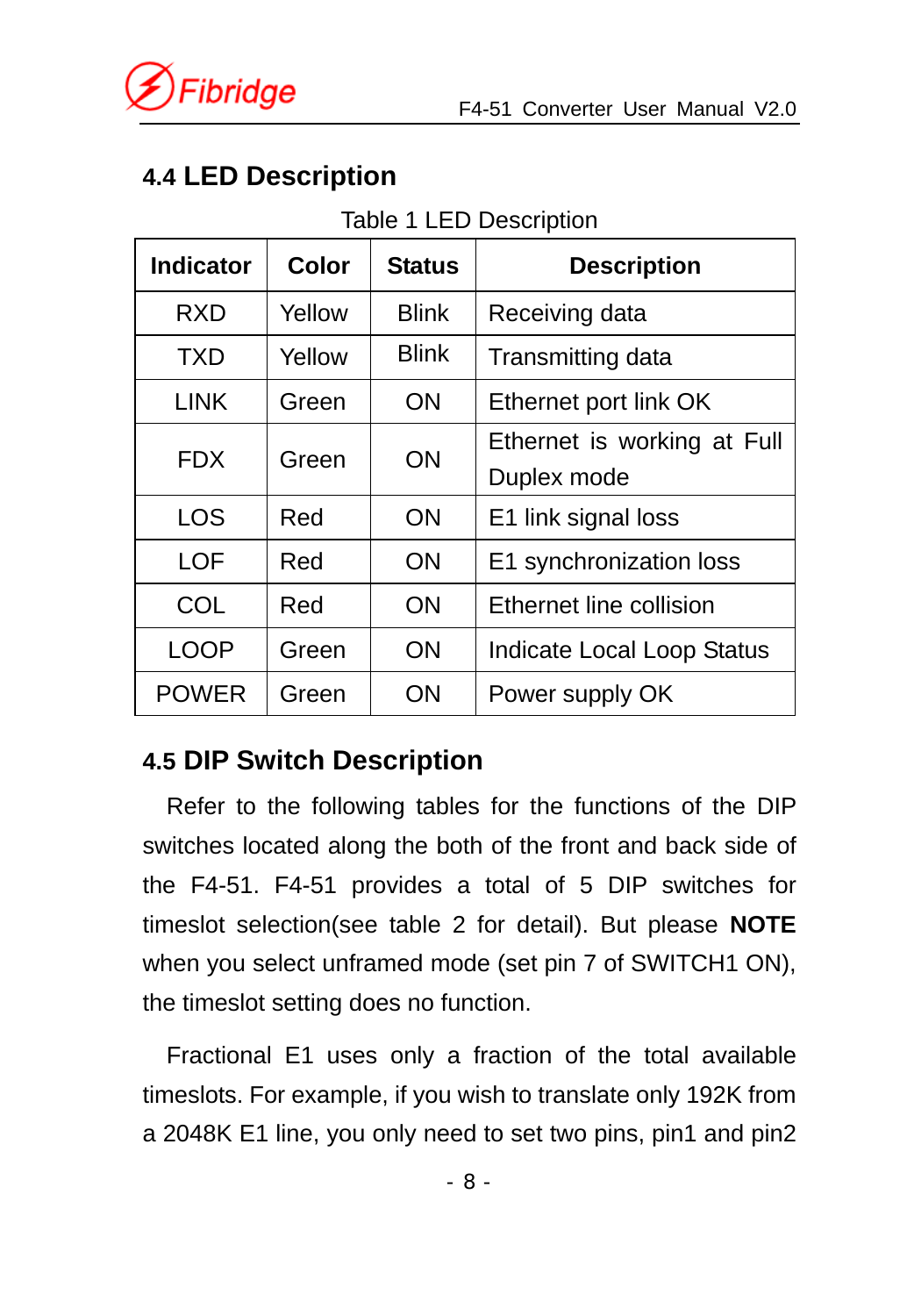

of SWITCH1, OFF and set three pins, pin3-5 of SWITCH1, ON.

| <b>BIT</b>     |                 | ITEM            | <b>Status</b>                                                              |                        |  |  |
|----------------|-----------------|-----------------|----------------------------------------------------------------------------|------------------------|--|--|
| Switch         | SW <sub>5</sub> |                 | ΟN                                                                         | OFF                    |  |  |
| 1              | 8               | BW <sub>0</sub> | BW0-BW4 are used as Binary Code and<br>provide 32 different<br>can         | kinds of               |  |  |
| $\overline{2}$ | 7               | BW <sub>1</sub> | Bandwidth.                                                                 |                        |  |  |
| 3              | 6               | BW <sub>2</sub> | BW4 is the MSB, BW0 is the LSB. When<br>is ON, it means 0, when is OFF, it |                        |  |  |
| 4              | 5               | BW <sub>3</sub> | means 1.<br>See Table 6 to get more details.                               |                        |  |  |
| 5              | 4               | BW4             | These settings will be ignored when<br>Bit7 "Full/Fabr" is set OFF.        |                        |  |  |
| 6              | 3               | NA.             | Not Available                                                              | Not Available          |  |  |
| 7              | 2               | E1-FULL         | Framed(Fractional)<br>mode                                                 | Unframed(Full)<br>mode |  |  |
| 8              | 1               | TIM-MOD         | <b>Recovered Clock</b>                                                     | Internal Oscillator    |  |  |

### Table 2 Function Description of Switch/SW5

**Note**: "Switch" is for standalone, and "SW5" is for module.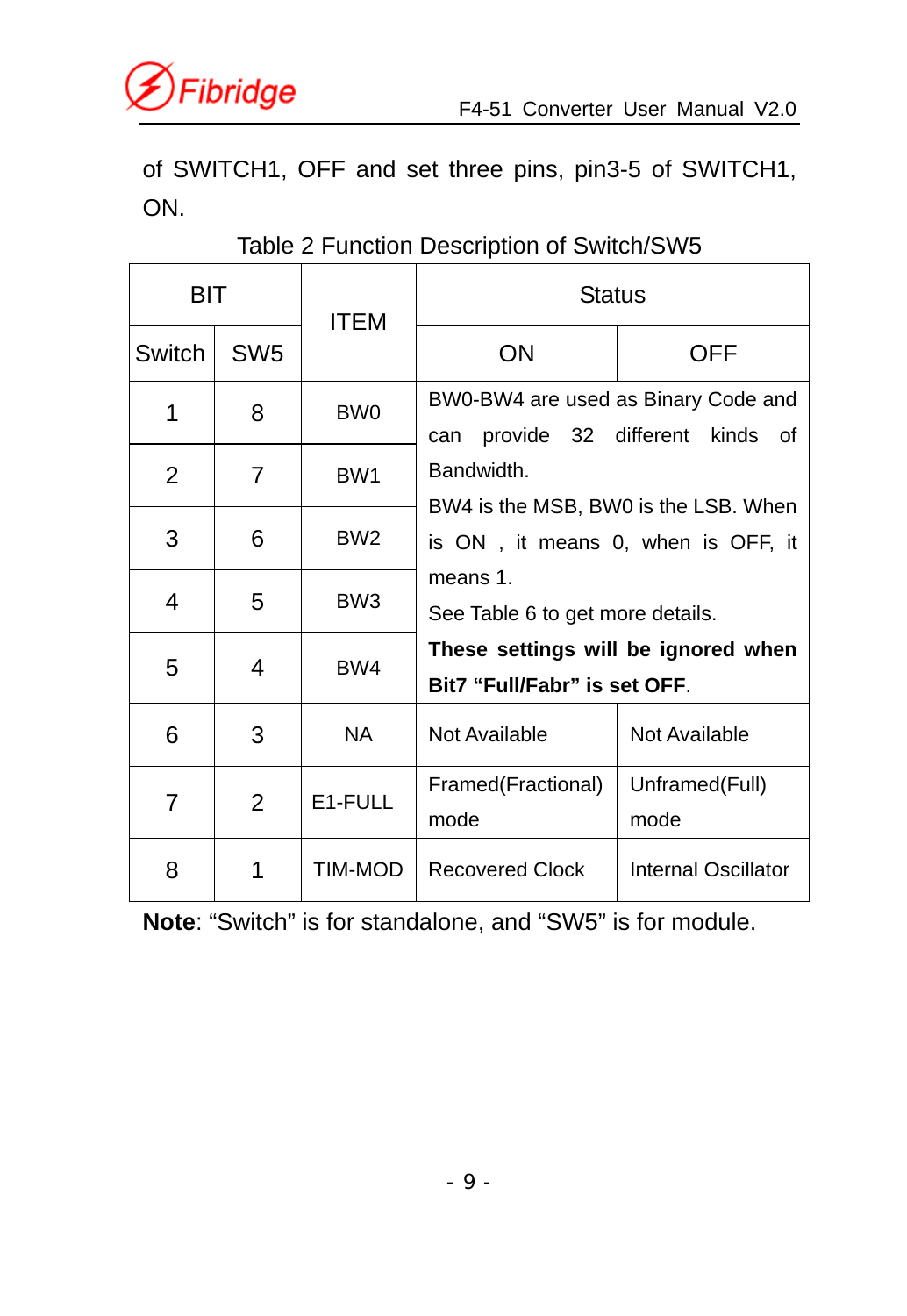

| <b>BIT</b>                     | <b>For 75 ohm Selection</b>     | For 120 ohm |  |  |  |  |
|--------------------------------|---------------------------------|-------------|--|--|--|--|
|                                | <b>OFF</b>                      | ON          |  |  |  |  |
| 2                              | ON                              | OFF         |  |  |  |  |
| 3                              | ON: TRIP is connected to ground | OFF         |  |  |  |  |
|                                | OFF: TRIP is opened             |             |  |  |  |  |
| 4                              | ON: RRIP is connected to ground | <b>OFF</b>  |  |  |  |  |
|                                | OFF: RRIP is opened             |             |  |  |  |  |
| Default: Bit 1-4: OFF ON ON ON |                                 |             |  |  |  |  |

Table 3 75/120ohm selection or SW6 Setting

**Note**: "75/120ohm Selection" is for standalone, and "SW6" is for F4-51 module Card.

Table 4 E1\_LP Button or JP4 Jumper Descriptions

| E1 LP | JP4       | <b>Description</b>                                                                                                                          |  |  |  |
|-------|-----------|---------------------------------------------------------------------------------------------------------------------------------------------|--|--|--|
| Up    | 2-3 short | None loop, work as normal                                                                                                                   |  |  |  |
| Down  | 1-2 short | Loop mode, usually used to check<br>the fault of the network line. To<br>configure either Local loop or<br>Remote loop, please see table 5. |  |  |  |

### Table 5 LP\_MODE Button or JP5 Descriptions

| LP Mode | JP5       | <b>Description</b>                                         |
|---------|-----------|------------------------------------------------------------|
| Up      | 1-2 short | Remote Loop, only available on<br>Fractional (framed) Mode |
| Down    | 2-3 short | Local Loop                                                 |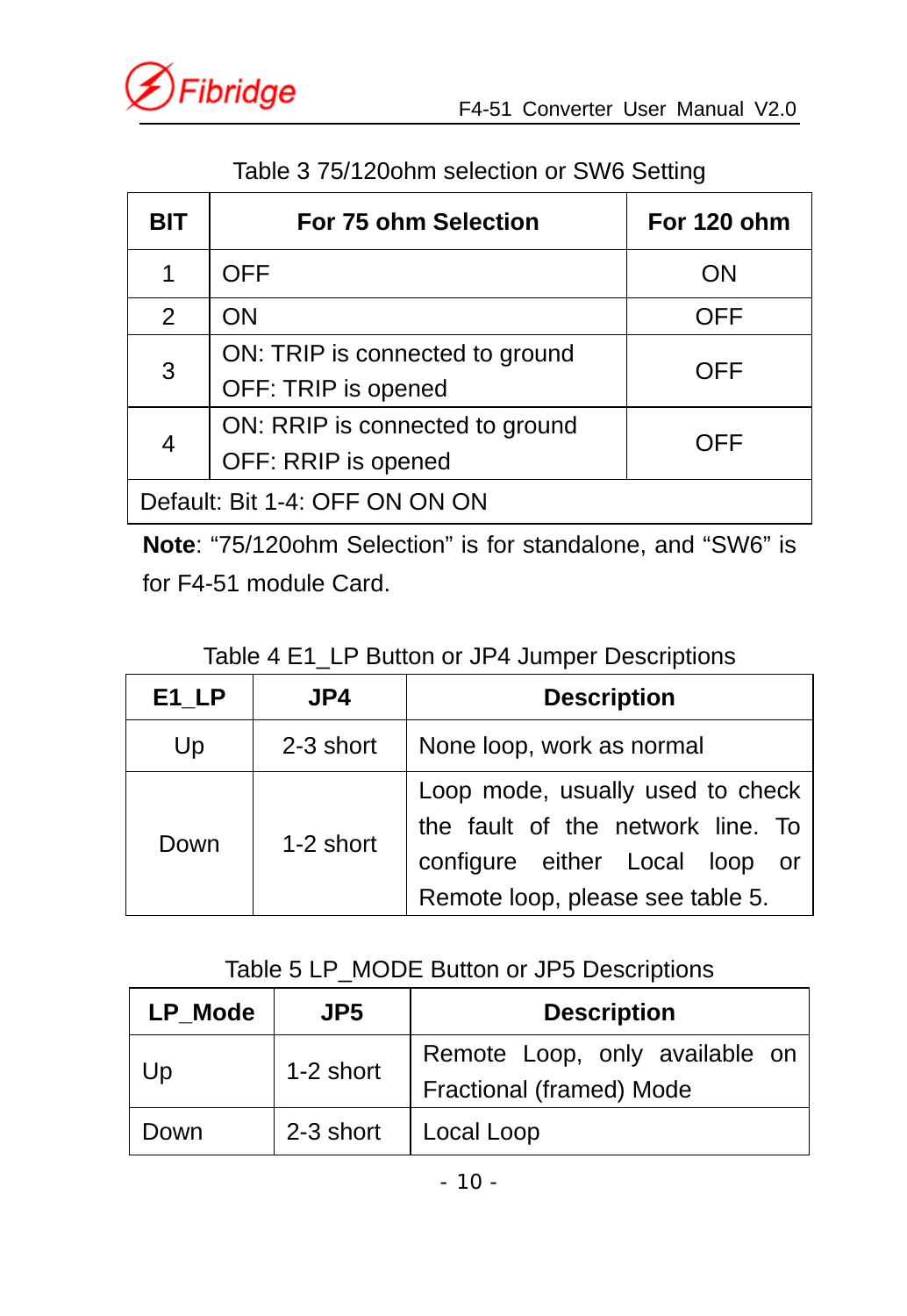

### **Explanation:**

1) UP is corresponding to  $\blacksquare$ , **Down** is corresponding to  $\blacksquare$ 

2) **Short** is corresponding to



**NOTE**: 1. Before you select remote loop or local loop, you should set E1\_LP down first;

2. Local Loop Back is available both in framed mode and in unframed mode;

3. Remote Loop Back is only available in framed mode. In other words, if you want to use remote loop, you should set the bit7 of "SWITCH"(on the front panel of the device) ON. (see table 2 of the technical datasheet);

4. If Unit A(F4-51) is at internal clock, Unit B(F4-51) is at recovered clock, and there is no other based clock in the whole network line, you can't set Unit B(F4-51) on remote loop.

5. Unit A's local loop back:



Unit A's remote loop back:

|        | OUT     | ΙN         |        |
|--------|---------|------------|--------|
| Unit A | E1 Line |            | Unit B |
|        | IN      | <b>OUT</b> |        |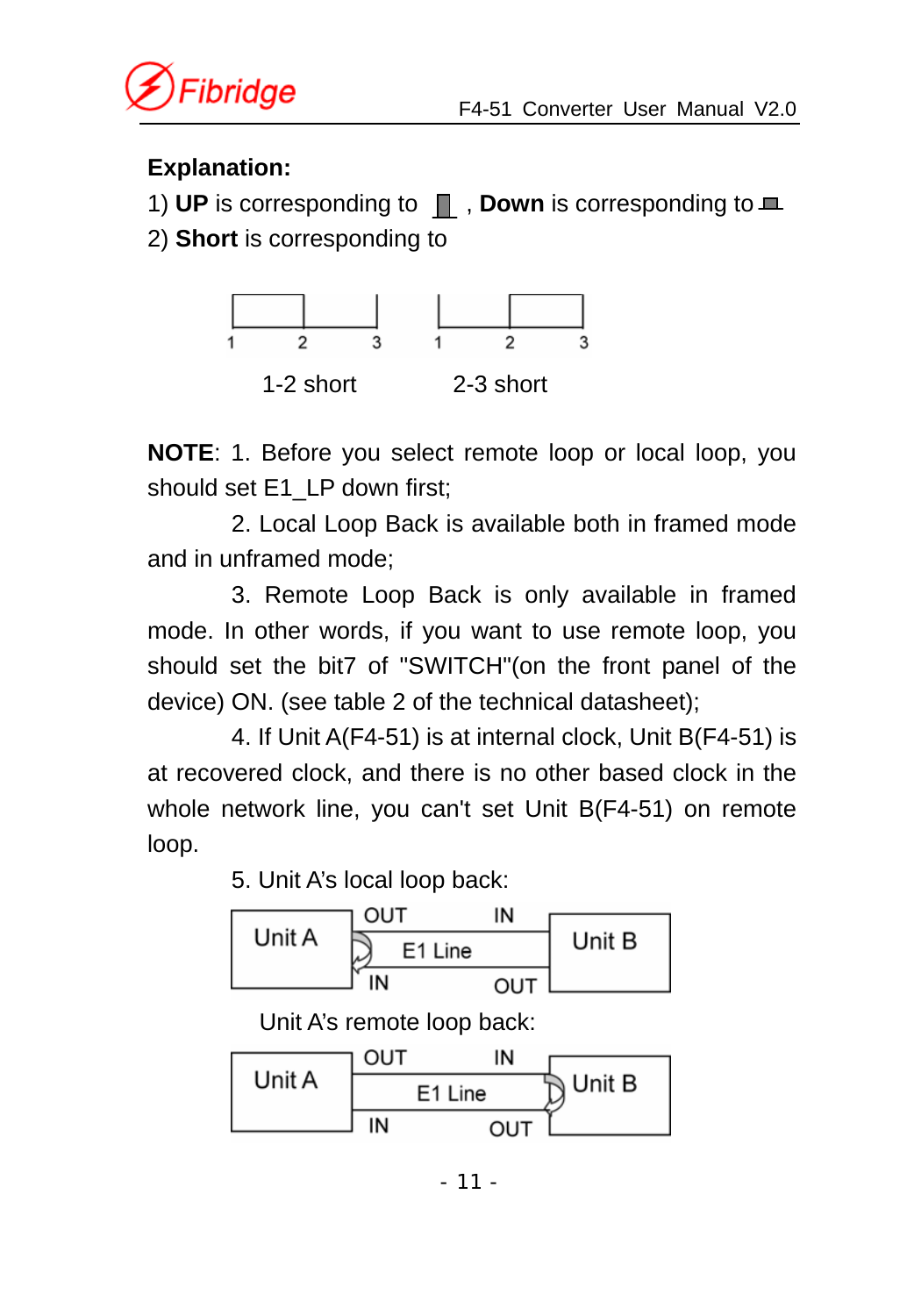

# **4.6 Bandwidth Selection**

Table 6 Bandwidth Selections

| No.            | BW4        | BW <sub>3</sub> | BW <sub>2</sub> | BW1        | <b>BW0</b> | <b>Bandwidth</b> |
|----------------|------------|-----------------|-----------------|------------|------------|------------------|
| 1              | ON         | ON              | ON              | ON         | ON         | N.A.             |
| $\overline{2}$ | ON         | ON              | ON              | ON         | <b>OFF</b> | 64Kbps           |
| 3              | ON         | ON              | ON              | <b>OFF</b> | ON         | 128Kbps          |
| 4              | ON         | ON              | ON              | <b>OFF</b> | <b>OFF</b> | 192Kbps          |
| 5              | ON         | ON              | <b>OFF</b>      | ON         | ON         | 256Kbps          |
| 6              | ON         | ON              | <b>OFF</b>      | ON         | <b>OFF</b> | 320Kbps          |
| $\overline{7}$ | ON         | ON              | <b>OFF</b>      | <b>OFF</b> | ON         | 384Kbps          |
| 8              | ON         | ON              | <b>OFF</b>      | <b>OFF</b> | <b>OFF</b> | 448Kbps          |
| 9              | ON         | <b>OFF</b>      | ON              | ON         | ON         | 512Kbps          |
| 10             | ON         | <b>OFF</b>      | ON              | ON         | <b>OFF</b> | 576Kbps          |
| 11             | ON         | <b>OFF</b>      | ON              | <b>OFF</b> | ON         | 640Kbps          |
| 12             | ON         | <b>OFF</b>      | ON              | <b>OFF</b> | <b>OFF</b> | 704Kbps          |
| 13             | ON         | <b>OFF</b>      | <b>OFF</b>      | ON         | ON         | 768Kbps          |
| 14             | ON         | <b>OFF</b>      | <b>OFF</b>      | ON         | <b>OFF</b> | 832Kbps          |
| 15             | ON         | <b>OFF</b>      | <b>OFF</b>      | <b>OFF</b> | ON         | 896Kbps          |
| 16             | ON         | <b>OFF</b>      | <b>OFF</b>      | <b>OFF</b> | <b>OFF</b> | 960Kbps          |
| 17             | <b>OFF</b> | ON              | ON              | ON         | ON         | 1024Kbps         |
| 18             | <b>OFF</b> | ON              | ON              | ON         | <b>OFF</b> | 1088Kbps         |
| 19             | <b>OFF</b> | ON              | ON              | <b>OFF</b> | ON         | 1152Kbps         |
| 20             | <b>OFF</b> | ON              | ON              | <b>OFF</b> | <b>OFF</b> | 1216Kbps         |
| 21             | <b>OFF</b> | ON              | <b>OFF</b>      | ON         | ON         | 1280Kbps         |
| 22             | <b>OFF</b> | ON              | <b>OFF</b>      | ON         | <b>OFF</b> | 1344Kbps         |
| 23             | <b>OFF</b> | ON              | <b>OFF</b>      | <b>OFF</b> | ON         | 1408Kbps         |
| 24             | OFF        | ON              | <b>OFF</b>      | <b>OFF</b> | <b>OFF</b> | 1472Kbps         |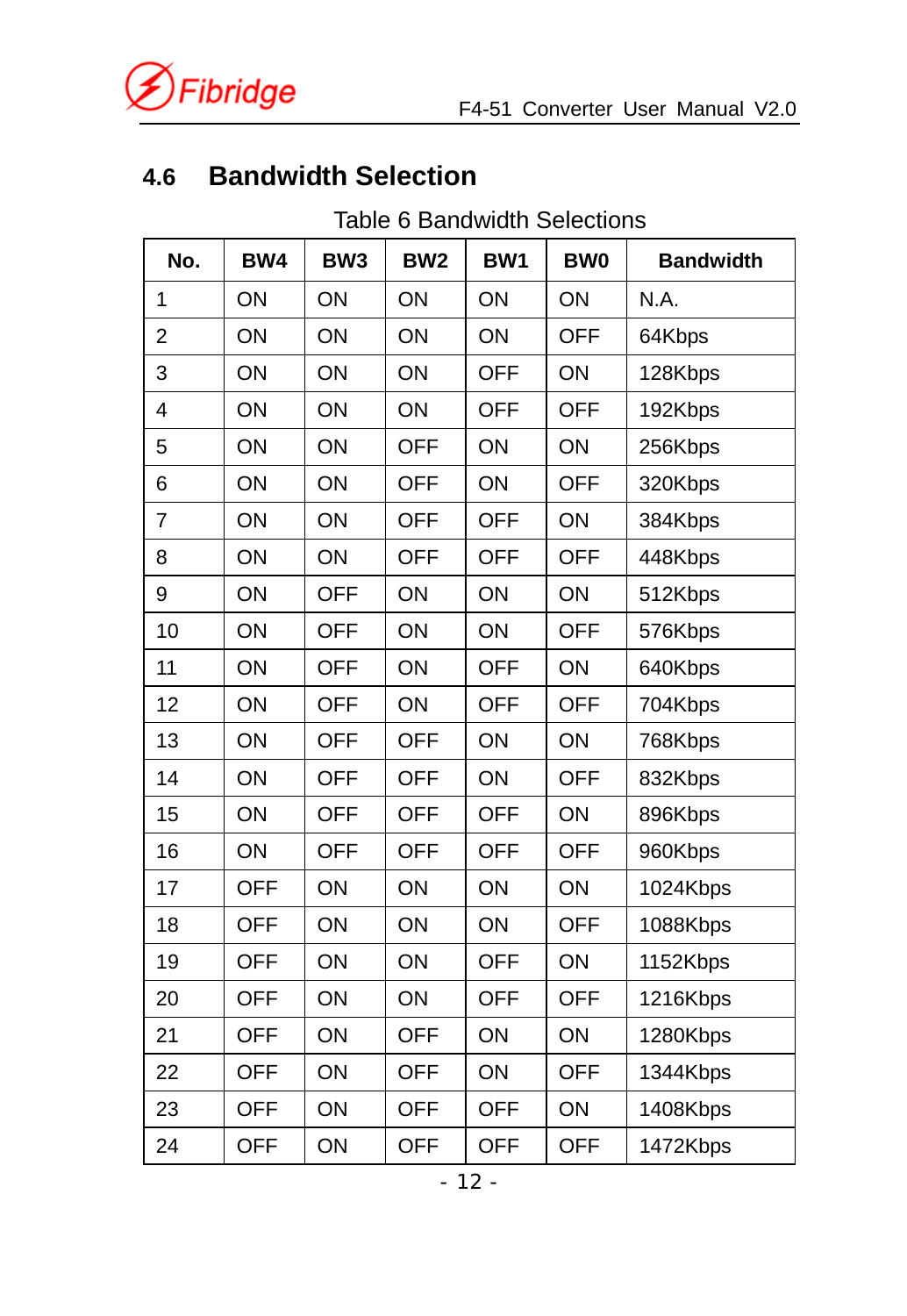

#### F4-51 Converter User Manual V2.0

| 25 | OFF        | <b>OFF</b> | OΝ         | OΝ         | <b>ON</b>  | 1536Kbps |
|----|------------|------------|------------|------------|------------|----------|
| 26 | OFF        | <b>OFF</b> | OΝ         | OΝ         | <b>OFF</b> | 1600Kbps |
| 27 | OFF        | <b>OFF</b> | OΝ         | OFF        | ON         | 1664Kbps |
| 28 | OFF        | <b>OFF</b> | OΝ         | <b>OFF</b> | <b>OFF</b> | 1728Kbps |
| 29 | OFF        | <b>OFF</b> | OFF        | OΝ         | <b>ON</b>  | 1792Kbps |
| 30 | OFF        | <b>OFF</b> | <b>OFF</b> | ON         | <b>OFF</b> | 1856Kbps |
| 31 | OFF        | OFF        | OFF        | OFF        | <b>ON</b>  | 1920Kbps |
| 32 | <b>OFF</b> | <b>OFF</b> | <b>OFF</b> | <b>OFF</b> | <b>OFF</b> | 1984Kbps |

# **5 Typical Application**

### **5.1 Point to Point**



In the above application, it is recommended that user select one F4-51 device's timing signal as unique timing source, and all the other equipment follow this timing source.

F4-51 should be used in pairs.